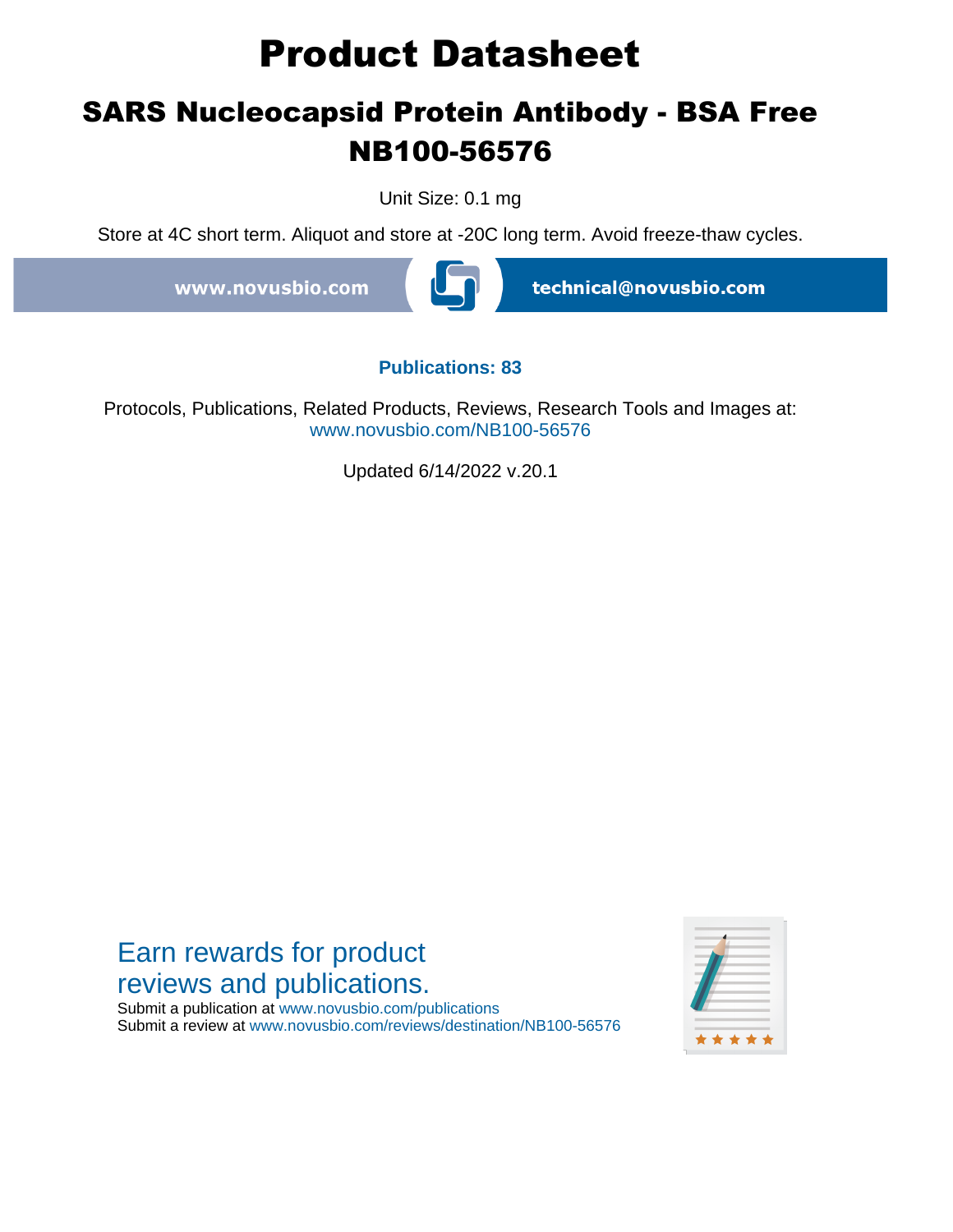### **NB100-56576**

SARS Nucleocapsid Protein Antibody - BSA Free

| <b>Product Information</b>         |                                                                                                                                                                                                                                                                                                                                                                                                                                                            |
|------------------------------------|------------------------------------------------------------------------------------------------------------------------------------------------------------------------------------------------------------------------------------------------------------------------------------------------------------------------------------------------------------------------------------------------------------------------------------------------------------|
| <b>Unit Size</b>                   | $0.1$ mg                                                                                                                                                                                                                                                                                                                                                                                                                                                   |
| <b>Concentration</b>               | $1.0$ mg/ml                                                                                                                                                                                                                                                                                                                                                                                                                                                |
| <b>Storage</b>                     | Store at 4C short term. Aliquot and store at -20C long term. Avoid freeze-thaw<br>cycles.                                                                                                                                                                                                                                                                                                                                                                  |
| <b>Clonality</b>                   | Polyclonal                                                                                                                                                                                                                                                                                                                                                                                                                                                 |
| <b>Preservative</b>                | 0.02% Sodium Azide                                                                                                                                                                                                                                                                                                                                                                                                                                         |
| <b>Isotype</b>                     | IgG                                                                                                                                                                                                                                                                                                                                                                                                                                                        |
| <b>Purity</b>                      | Immunogen affinity purified                                                                                                                                                                                                                                                                                                                                                                                                                                |
| <b>Buffer</b>                      | <b>PBS</b>                                                                                                                                                                                                                                                                                                                                                                                                                                                 |
| <b>Product Description</b>         |                                                                                                                                                                                                                                                                                                                                                                                                                                                            |
| <b>Host</b>                        | Rabbit                                                                                                                                                                                                                                                                                                                                                                                                                                                     |
| <b>Gene ID</b>                     | 1489678                                                                                                                                                                                                                                                                                                                                                                                                                                                    |
| <b>Gene Symbol</b>                 | N                                                                                                                                                                                                                                                                                                                                                                                                                                                          |
| <b>Species</b>                     | SARS-CoV-2, SARS-CoV, Virus                                                                                                                                                                                                                                                                                                                                                                                                                                |
| <b>Reactivity Notes</b>            | Use in SARS-CoV-2 reported in scientific literature (PMID:33807059).                                                                                                                                                                                                                                                                                                                                                                                       |
| <b>Specificity/Sensitivity</b>     | Dot Blot results using recombinant proteins for cross-reactivity testing revealed<br>high reactivity to SARS-CoV-2 Nucleocapsid protein (NBP2-90975) and low/no<br>reactivity towards H1N1 (NBP1-99041). No cross-reactivity observed with<br>influenza A(H1N1) virus, influenza B virus, respiratory syncytial virus,<br>parainfluenza virus type 3, human coronavirus (HCoV) 229E, or MERS-CoV in<br>PCR-confirmed tissue samples [PMID:32437316].       |
| Immunogen                          | The antibody was developed by immunizing Rabbit with a synthetic peptide<br>corresponding to amino acids 399-411 (DLDDFSKQLQQSM-C) from the N<br>(SARS Nucleocapsid) for the Human SARS coronavirus (Genbank accession no.<br>YP_009724397.2)                                                                                                                                                                                                              |
| <b>Product Application Details</b> |                                                                                                                                                                                                                                                                                                                                                                                                                                                            |
| <b>Applications</b>                | Western Blot, Immunocytochemistry/Immunofluorescence.<br>Immunohistochemistry, Immunohistochemistry-Paraffin, SDS-Page, Dual<br><b>RNAscope ISH-IHC</b>                                                                                                                                                                                                                                                                                                    |
| <b>Recommended Dilutions</b>       | Western Blot 1:100-1:2000, Immunohistochemistry,<br>Immunocytochemistry/Immunofluorescence 1:10-1:500, Immunohistochemistry-<br>Paraffin, SDS-Page, Dual RNAscope ISH-IHC                                                                                                                                                                                                                                                                                  |
| <b>Application Notes</b>           | Use in SDS-Page reported in scientific literature<br>(PMID:34880383).Immunocytochemistry/Immunofluorescence: see Mossel et al<br>(2008) for details. Use in Immunohistochemistry-Paraffin reported in scientific<br>literature (PMID 24725942). Use in Immunohistochemistry reported in multiple<br>pieces of scientific literature including Sars-CoV-2 in bioRxiv March 21, 2020 doi:<br>https://doi.org/10.1101/2020.03.21.001628 and (PMID: 32396922). |

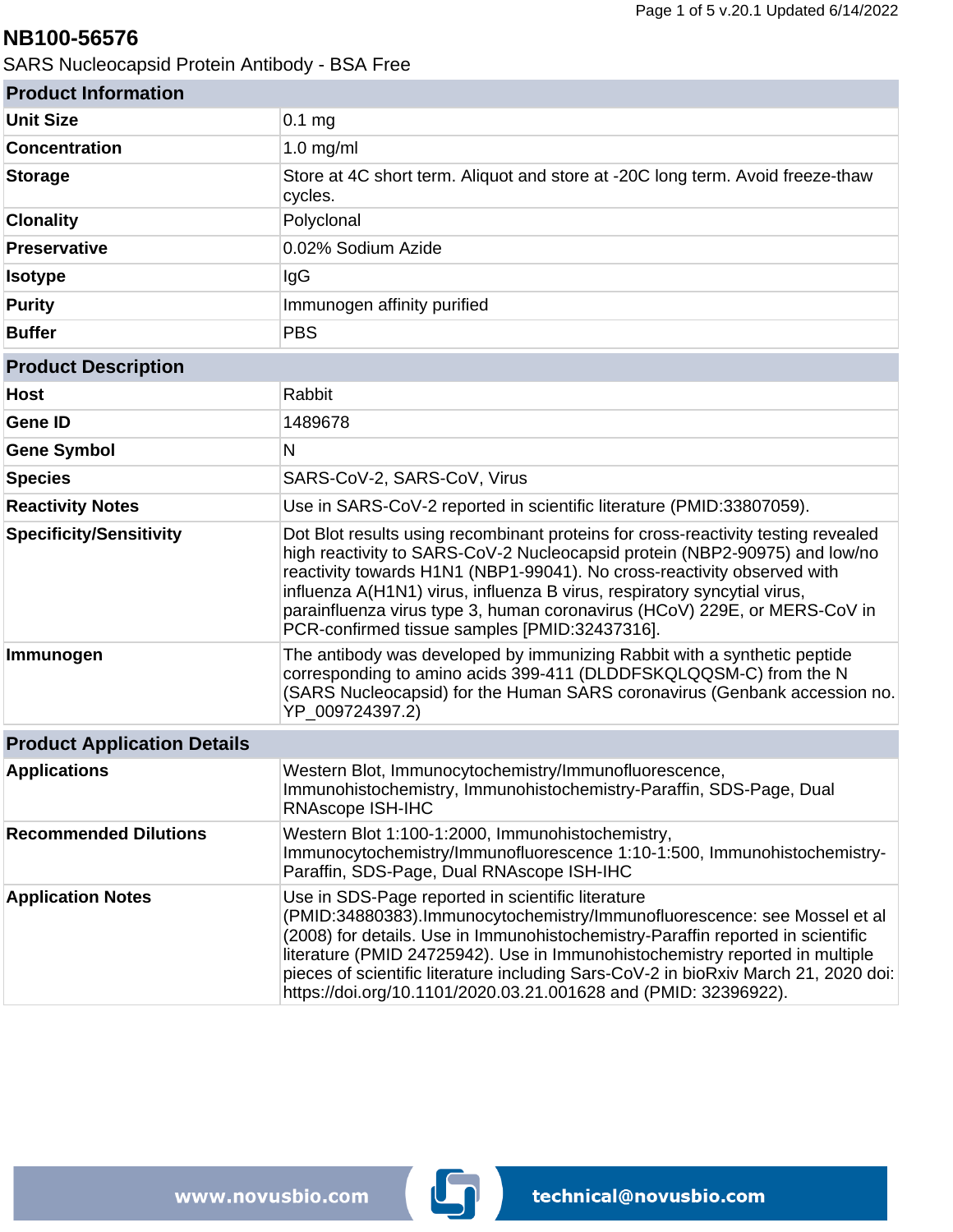#### **Images**

Immunohistochemistry: SARS Nucleocapsid Protein Antibody [NB100- 56576] - Immunostaining of severe acute respiratory syndrome coronavirus 2 in pulmonary tissues from fatal coronavirus disease cases. A) P5 (Patient 5): scattered immunostaining of tracheal epithelial cells. B) P5: higher magnification shows immunostaining of ciliated cells. C) P8: immunostaining of desquamated type I pneumocyte in an alveolar lumen. D) P4: colocalization of SARS-CoV-2 viral antigen (red) with type II pneumocyte stained by surfactant (brown; arrow). E) P4: colocalization of SARS-CoV-2 viral antigen (red) with macrophages stained by CD163 (brown; arrows); virus immunostaining within type II pneumocytes is also seen (arrowheads). F) P4: extensive immunostaining of hyaline membranes in a region of exudative DAD. G) P3: scattered immunostaining within macrophage in hilar lymph node; anthracosis is also present. Emerg Infect Dis. 2020 May 21;26(9) 10.3201/eid2609.202095, PMID: 32437316

Dual RNAscope ISH-IHC: SARS Nucleocapsid Protein Antibody [NB100- 56576] - Formalin-fixed paraffin-embedded tissue sections of SARS-CoV-2 infected human lung tissue were probed for SARS-CoV-2 viral RNA (ACD anti-sense specific probe v-nCoV2019-S (848561); Fast Red chromogen, ACD [322360]). Adjacent tissue section was processed for immunohistochemistry using rabbit polyclonal anti-SARS Nucleocapsid Antibody [NB100-56576] at 15ug/mL with 1 hr incubation at 25 degrees Celsius followed by incubation with anti-rabbit IgG VisUCyte HRP Polymer Antibody [VC003] and DAB chromogen (yellow-brown). Tissue was counterstained with hematoxylin (blue). Specific staining was localized to SARS-CoV-2 infected cells.

Immunohistochemistry: SARS Nucleocapsid Protein Antibody [NB100- 56576] - Pathological changes in rhesus macaques infected with SARS-CoV-2. (g) SARSCoV-2 antigen is detected by immunohistochemistry in type I pneumocytes. Magnification 400x. (j) SARS-CoV-2 antigen is detected by immunohistochemistry in type I pneumocytes (asterisk) and type II pneumocytes (arrow) as well as alveolar macrophages (arrowheads). Magnification 400x. (k) SARS-CoV-2 antigen is detected by immunohistochemistry in mediastinal lymph node. Magnification 400x. (l) SARSCoV-2 antigen is detected by immunohistochemistry in macrophages and lymphocytes in the lamina propria of the cecum. Magnification 400x. bioRxiv March 21, 2020 https://doi.org/10.1101/2020.03.21.001628

Immunohistochemistry: SARS Nucleocapsid Protein Antibody [NB100- 56576] - Characteristics of 2B4 cells clonally derived from human bronchial epithelial Calu-3 cells. Finally, 2B4 cells (passage 6) were infected with  $SARS-CoV$  (MOI = 0.1) for 24, 48, and 72 hrs before being fixed with 4% paraformaldehyde for monitoring the morphological changes of infected cells, as visualized by the expression of SARS-CoV NP protein (red) by using the standard IHC (F). Image collected and cropped by CiteAb from the following publication (//dx.plos.org/10.1371/journal.pone.0008729) licensed under a CC-BY licence.



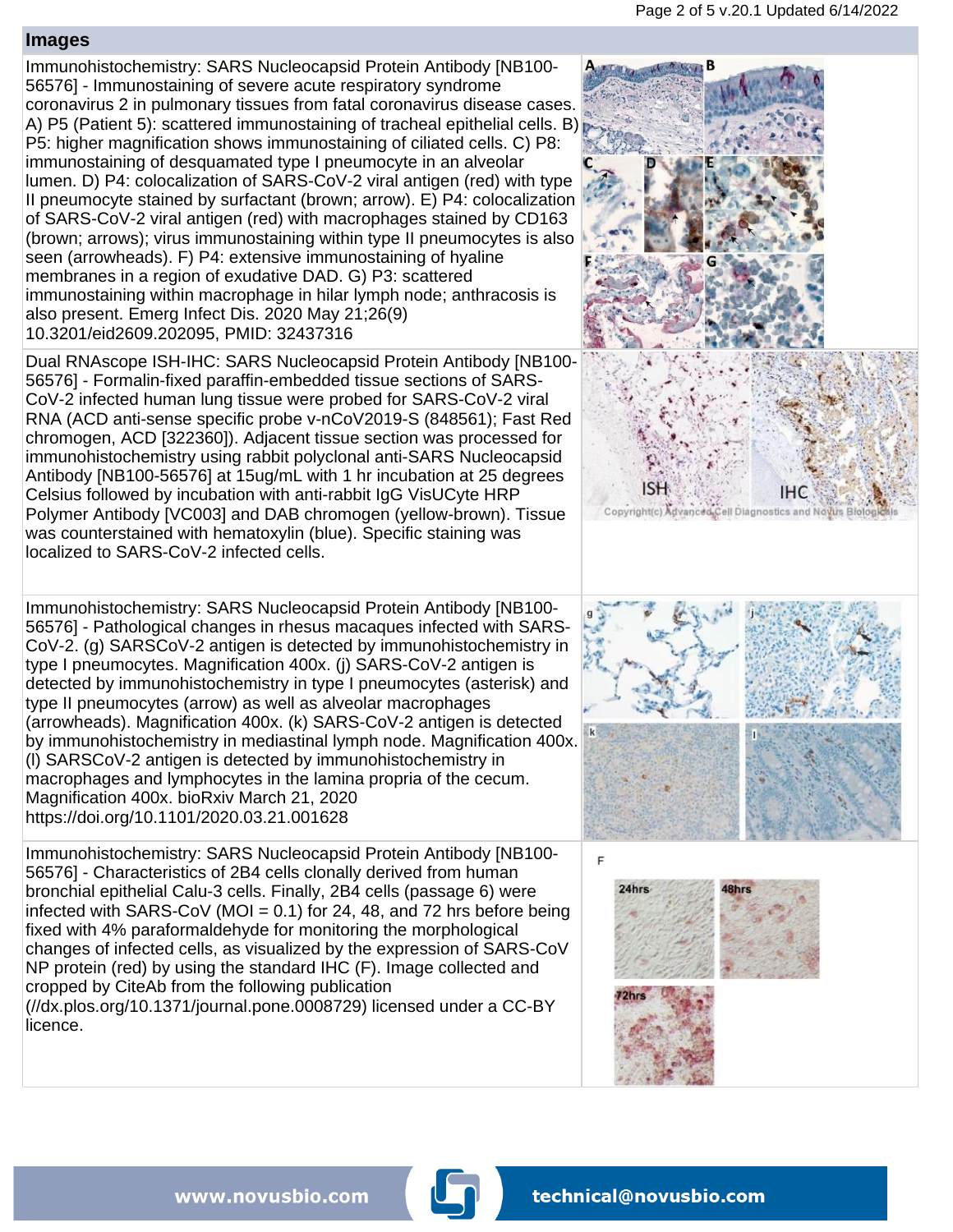

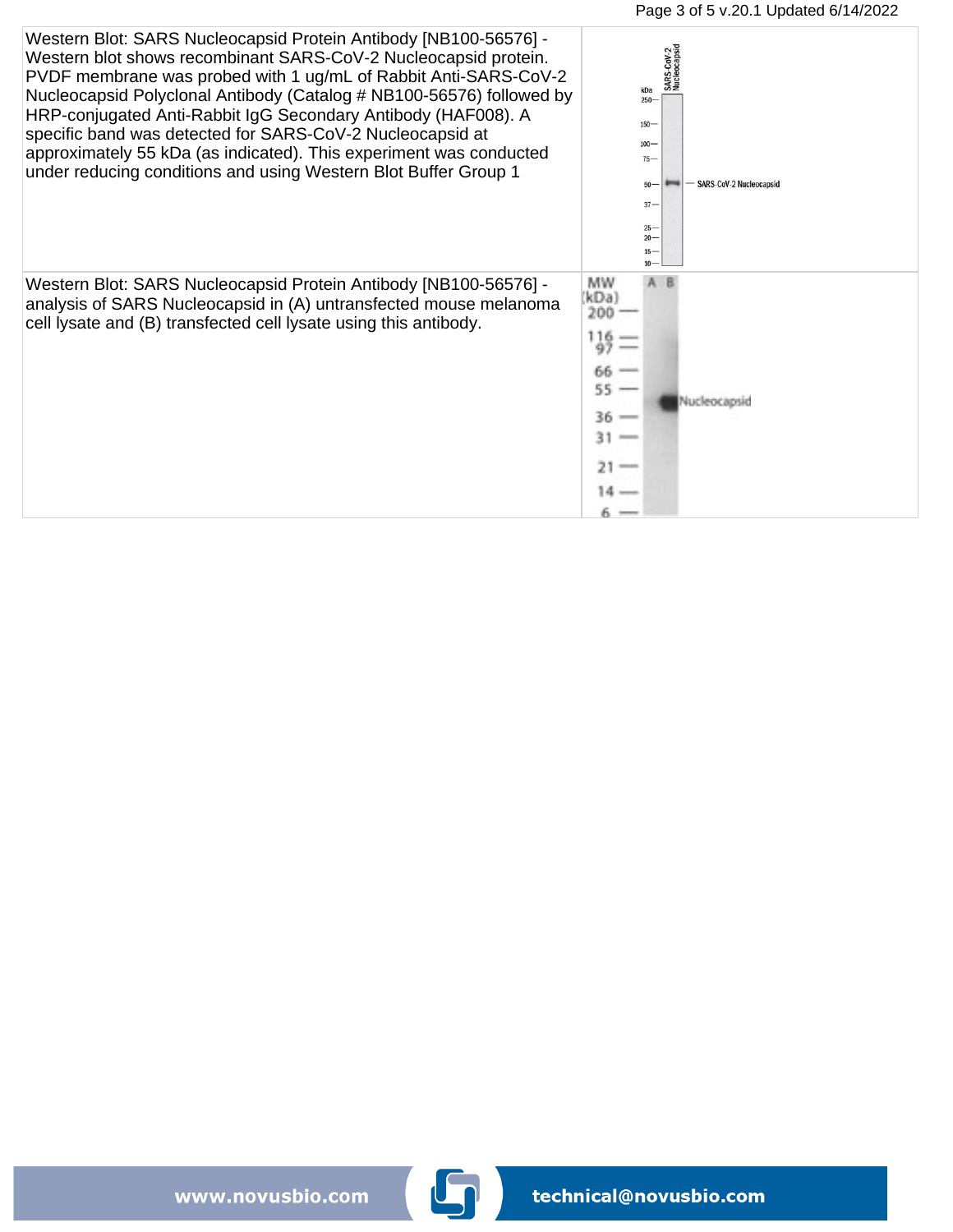#### **Publications**

Goh D, Lim J, Fernandez S et al. Persistence of residual SARS-CoV-2 viral antigen and RNA in tissues of patients with long COVID-19 Research Square 44594 (IHC, SARS-CoV-2 )

Maung NC, Liew ZHS, Leow WQ et al. Severe de novo liver injury after Moderna vaccination - not always autoimmune hepatitis Journal of hepatology Apr 16 2022 12:00AM [PMID: 35439566] (IHC)

Rutigliani M, Bozzo M, Barberis A et al. Case Report: A Peculiar Case of Inflammatory Colitis After SARS-CoV-2 Infection Frontiers in immunology Feb 9 2022 12:00AM [PMID: 35222440] (IHC, Human)

Hartard C, Chaqroun A, Settembre N et al. Multiorgan and Vascular Tropism of SARS-CoV-2 Viruses Mar 3 2022 12:00AM [PMID: 35336922] (IHC, Human)

Jarrah SA, Kmetiuk LB, de Carvalho OV et al. Persistent SARS-CoV-2 antigen presence in multiple organs of a naturally infected cat from Brazil The journal of venomous animals and toxins including tropical diseases Mar 7 2022 12:00AM [PMID: 35310131] (IHC)

Rabbani MY, Rappaport J, Gupta MK Activation of Immune System May Cause Pathophysiological Changes in the Myocardium of SARS-CoV-2 Infected Monkey Model Cells Feb 10 2022 12:00AM [PMID: 35203260] (IHC, SARS-CoV-2)

Liu Y, Zhang X, Liu J et al. A live-attenuated SARS-CoV-2 vaccine candidate with accessory protein deletions bioRxiv : the preprint server for biology Feb 15 2022 12:00AM [PMID: 35194609] (WB, SARS-CoV-2)

Carossino M, Kenney D, O'Connell AK et al. Fatal Neurodissemination and SARS-CoV-2 Tropism in K18-hACE2 Mice Is Only Partially Dependent on hACE2 Expression Viruses Mar 5 2022 12:00AM [PMID: 35336942] (IHC, SARS-CoV-2)

Escalera A, Gonzalez-Reiche A, Aslam S et al. Mutations in SARS-CoV-2 variants of concern link to increased spike cleavage and virus transmission Cell Host & Microbe Jan 1 2022 12:00AM [PMID: 35150638] (SARS-CoV-2)

Rotstein DS, Peloquin S, Proia K et al. Investigation of SARS-CoV-2 infection and associated lesions in exotic and companion animals Veterinary pathology Jan 18 2022 12:00AM [PMID: 35038930] (IHC)

Dong W, Mead H, Tian L et al. The K18-Human ACE2 Transgenic Mouse Model Recapitulates Non-severe and Severe COVID-19 in Response to an Infectious Dose of the SARS-CoV-2 Virus Journal of virology Jan 12 2022 12:00AM [PMID: 34668775] (IHC, SARS-CoV-2)

Gawish R, Starkl P, Pimenov L et al. ACE2 is the critical in vivo receptor for SARS-CoV-2 in a novel COVID-19 mouse model with TNF- and IFN gamma-driven immunopathology eLife Jan 13 2022 12:00AM [PMID: 35023830] (IHC-P)

More publications at [http://www.novusbio.com/NB100-56576](https://www.novusbio.com/products/sars-nucleocapsid-protein-antibody_nb100-56576)